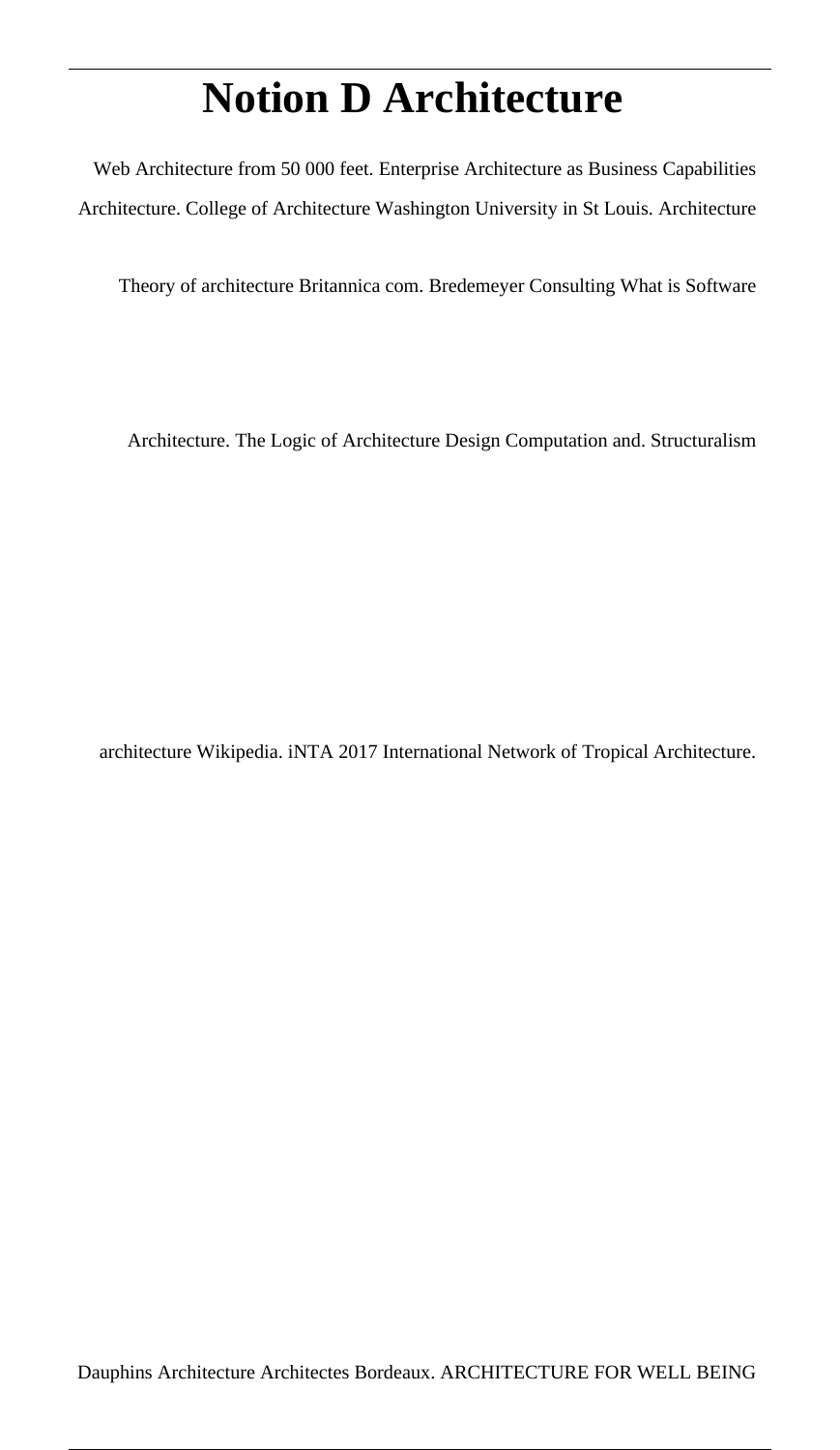AND HEALTH The Daylight Site. Architecture â€" Wikipédia. Design concepts in architecture the porosity paradigm. Greek Architecture Crystalinks. The Open Group Architecture Framework TOGAF Core Concepts. Architecture "Commodity firmness and delight― the. Trauma Displaced in Time Premonition Synchronicity and. Microservices Guide Martin Fowler. Enterprise architecture framework Wikipedia. The

Political Unconscious of Architecture Re opening. Home Oliver Heath. Operating room

architecture World Health Design. Architecture d intérieure en région Lyonnaise

#### Archilyon fr. AGENCE D ARCHITECTURE HUCA

#### **web architecture from 50 000 feet**

may 2nd, 2018 - web architecture from 50 000 feet this document attempts to be a high

level view of the architecture of the world wide web it is not a definitive complete

explanation but it tries to enumerate the architectural decisions which have been made

show how they are related and give references to more detailed material for those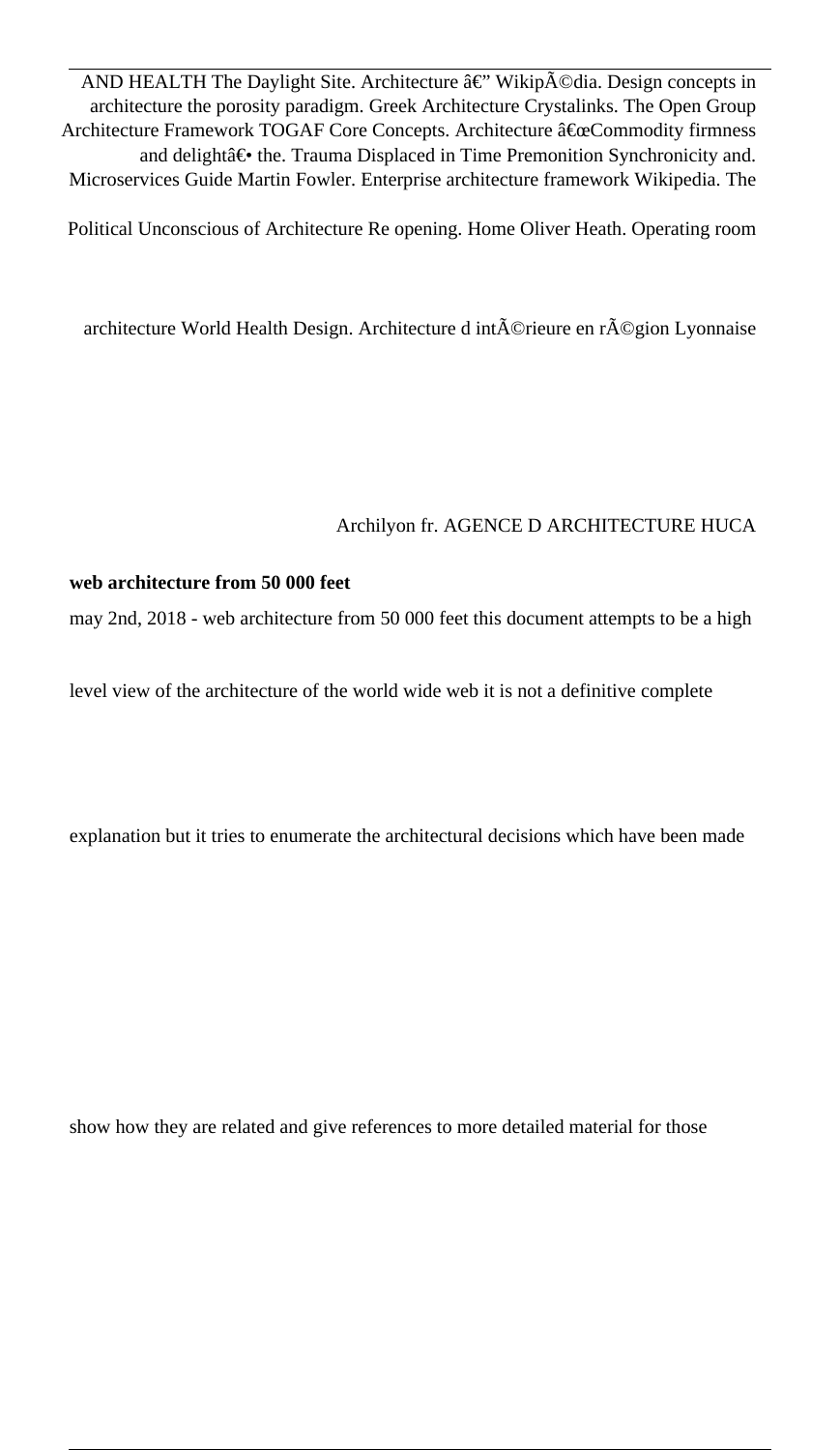#### **Architecture**

May 5th, 2018 - Copyright 2002 2003 Bredemeyer Consulting 1 Enterprise Architecture As Business Capabilities Architecture Dana Bredemeyer Ruth Malan Raj Krishnan And Aaron Lafrenz''**College of Architecture Washington University in St Louis**

May 4th, 2018 - The Major in Architecture Bachelor of Design Degree The major

requirements for the Bachelor of Design degree with a major in architecture are as

follows''**Architecture Theory of architecture Britannica com**

May 2nd, 2018 - Architecture Theory of architecture The term theory of architecture was

originally simply the accepted translation of the Latin term ratiocinatio as used by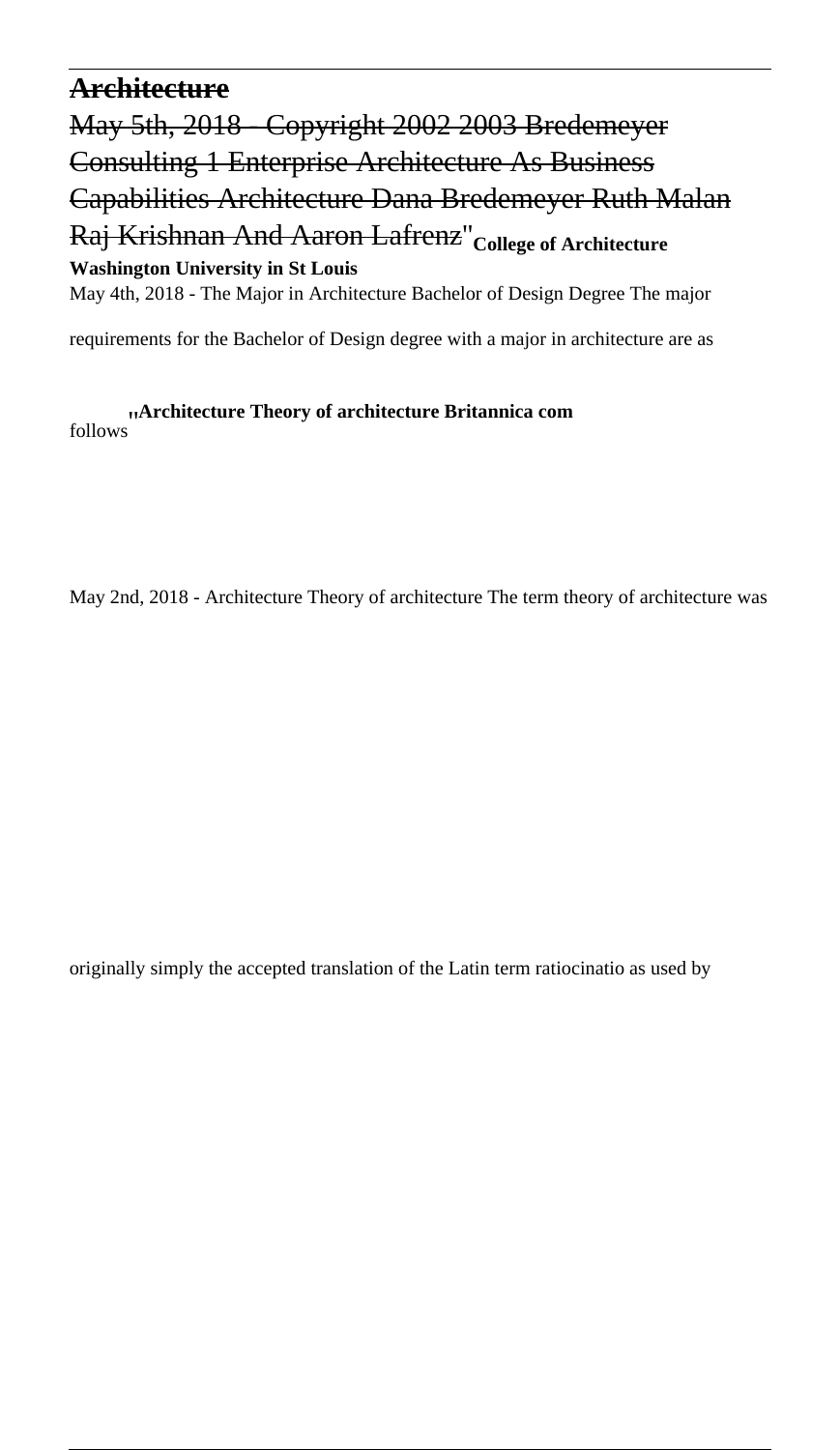from practical knowledge in architectural education but it has come to signify the total basis'

# '*Bredemeyer Consulting What is Software Architecture May 6th, 2018 - Software Architecture and Related Concerns What is Software Architecture Architecture represents the significant design decisions that shape a system where significant is measured by cost of change*' '**The Logic of Architecture Design Computation and** April 25th, 1990 - The Logic of Architecture Design Computation and Cognition William J Mitchell on Amazon com FREE shipping on qualifying offers The Logic of Architecture is the first comprehensive systematic and modern treatment of the logical foundations of design thinking'

'**STRUCTURALISM ARCHITECTURE WIKIPEDIA** MAY 5TH, 2018 - STRUCTURALISM IN ARCHITECTURE AND URBAN PLANNING HAD ITS ORIGINS IN THE CONGRÂTS INTERNATIONAL D ARCHITECTURE MODERNE CIAM AFTER WORLD WAR II BETWEEN 1928 AND 1959 THE CIAM WAS AN IMPORTANT PLATFORM FOR THE DISCUSSION OF ARCHITECTURE AND URBANISM'

#### '**inta 2017 international network of tropical architecture**

may 2nd, 2018 - 6th international network of tropical architecture conference tropical

storms as a setting for adaptive development and architecture december 1 3

# <sup>2017</sup>''*Dauphins Architecture Architectes Bordeaux*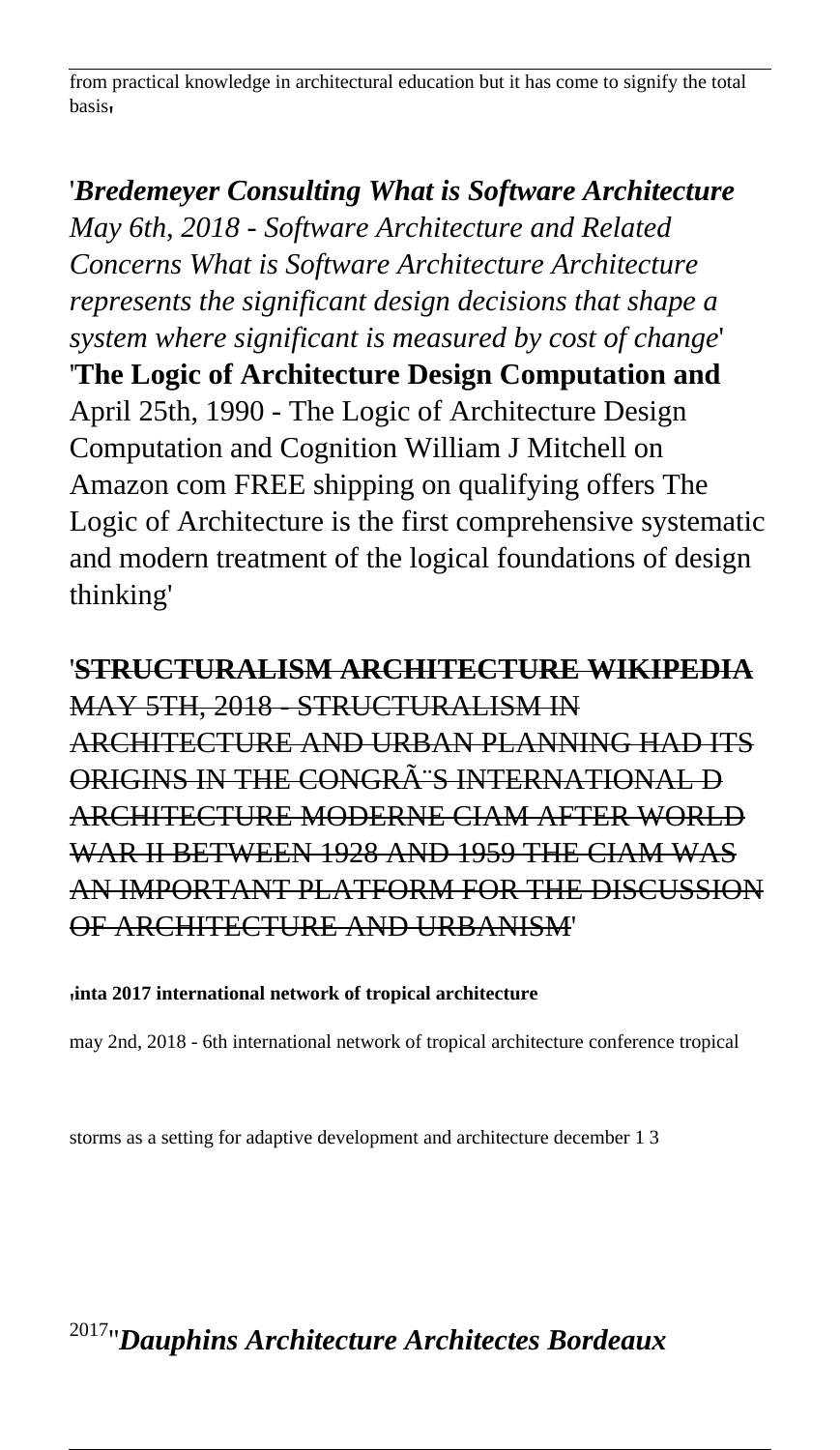*May 5th, 2018 - L architecture que nous produisons tend*  $\tilde{A}$  se suffire  $\tilde{A}$  elle m $\tilde{A}^{\alpha}$ me pour  $\tilde{A}^{\alpha}$ tre confortable et *amène Elle se base sur les principes du bioclimatisme et met en oeuvre des mat* $\tilde{A}$ ©riaux biosourc $\tilde{A}$ ©s et *géosourcés garants d un processus environnemental durable*'

# '*ARCHITECTURE FOR WELL BEING AND HEALTH The Daylight Site*

*May 2nd, 2018 - DESIGN AND WELL BEING The relationship between architecture and health has historically received little attention beyond the design requirements of healthy buildings*"**architecture**  $\hat{a}\hat{\epsilon}$ " **wikipédia**

**may 5th, 2018 - l architecture est l art majeur de** concevoir des espaces et de b $\tilde{A}$ ctir des  $\tilde{A}$ ©difices en respectant des r $\tilde{A}$  gles de construction empiriques ou scientifiques ainsi que des concepts esth $\tilde{A}$ ©tiques **classiques ou nouveaux de forme et d agencement d espace en y incluant les aspects sociaux et** environnementaux li $\tilde{A}$ **©s**  $\tilde{A}$  la fonction de l  $\tilde{A}$ ©difice et **à** ''**Design Concepts In Architecture The Porosity Paradigm**

May 6th, 2018 - Design Concepts In Architecture The Porosity Paradigm Sotirios D Kotsopoulos 129 Franklin Street 203 Cambridge Massachusetts 02139 USA''*greek architecture crystalinks*

*may 6th, 2018 - the architecture of ancient greece is the architecture produced by the greek speaking people hellenic people whose culture flourished on the greek mainland and peloponnesus the aegean islands and in colonies in asia minor and italy for a period from about 900 bc until the 1st century ad with the earliest remaining*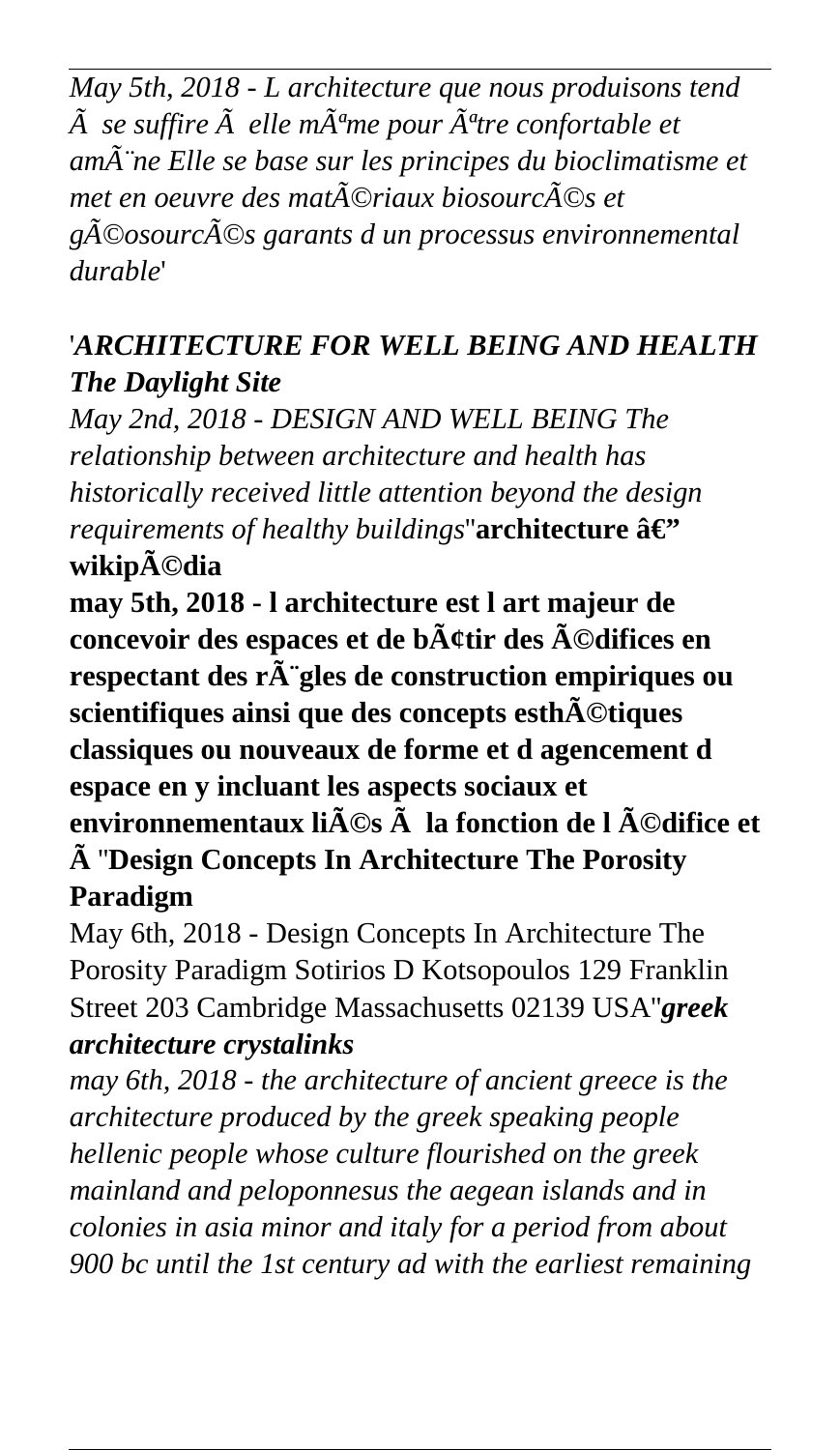### *architectural works*'

# '**The Open Group Architecture Framework TOGAF Core Concepts**

May 1st, 2018 - For the purposes of TOGAF 9 the core concepts provided in this chapter apply What is TOGAF TOGAF is an architecture framework The Open Group **Architecture Framework"** Architecture "Commodity firmness and **delightâ€** the May 5th, 2018 - Architecture  $\hat{\mathbf{a}} \in \alpha$ Commodity firmness and delight $\hat{\mathbf{a}} \in \mathbf{e}$  the ultimate

synthesis It has been generally assumed that a complete theory of architecture is always

concerned essentially in some way or another with these three interrelated terms which

in Vitruvius's Latin text are given as firmitas utilitas and venustas i e structural '*Trauma Displaced In Time Premonition Synchronicity And*

*May 6th, 2018 - Their Intense Obsessive Relationship Was On Again Off Again And Eventually Buckley Left Fraser Becoming Involved With Another Woman It Was Around This Time That He Sequestered Himself In A Rented House In Memphis To Write Songs For His Second*

# *Album*''**MICROSERVICES GUIDE MARTIN FOWLER**

DECEMBER 26TH, 2017 - MICROSERVICES BECAME THE HOT TERM IN 2014 ATTRACTING LOTS OF ATTENTION AS A NEW WAY TO THINK ABOUT STRUCTURING APPLICATIONS I D COME ACROSS THIS STYLE SEVERAL YEARS EARLIER TALKING WITH MY CONTACTS BOTH IN THOUGHTWORKS